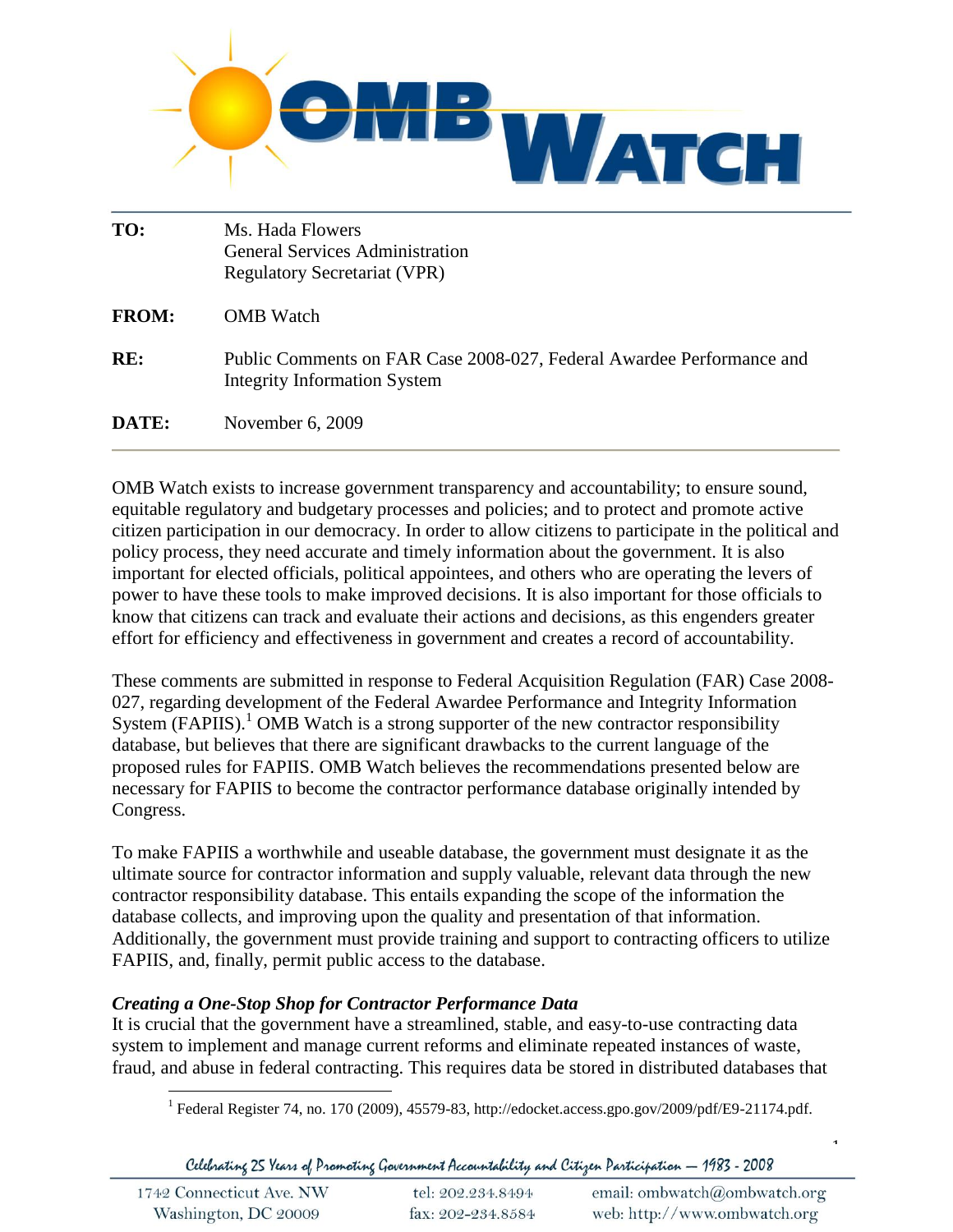are linked together, web-accessible, and fully searchable. The database must also provide information in machine-readable formats.

While the government has recently worked to streamline the performance reporting system for federal government contracting, the current proposal creates yet another separate performance database that combines some new performance information and some information already available in other databases.

The proposed rule requires contracting officers and other government officials to check the new Federal Awardee Performance and Integrity Information System (FAPIIS) database in addition to the Past Performance Information Retrieval System (PPIRS). Moreover, the current draft of the proposed rule requires important information to appear in one database (PPIRS), but not the other (FAPIIS), which further complicates the contractor database landscape and hoists additional data management burdens on an already overburdened and understaffed federal contracting corps.

A distributed databases system would simplify the process of performance data collection and oversight during the contract award process for contracting officers by reducing the dozens of data sources, interfaces, and accounts they must manage in the course of their work to just a single interface and database. This one-stop shop for contracting data would streamline many parts of the data collection process, simplify the job of contracting officials and oversight personnel, and reduce redundant data and government maintenance costs.

There is precedence for this kind of a database setup: USAspending.gov. Though the government created USAspending.gov as a source of contracting spending data for the public, the database provides a model for the creation of FAPIIS. USAspending.gov is intuitive and simple to use with many of the most popular searches and views pre-loaded into the navigation of the site (e.g., top 100 contractors for any given fiscal year). The same design applied to FAPIIS could provide a contracting officer with simplified views of multiple facets of data on any contractor and multiple ways to dig deeper for more specific information.

USAspending.gov also has an open data architecture that allows for sharing and disseminating information in different formats, including Hyper Text Markup Language (HTML), American Standard Code for Information Interchange (ASCII), and Extensible Markup Language (XML), which allows for the development of new data analytic tools, like the IT Dashboard. Similar tools could exponentially increase the usability of FAPIIS, as it would provide contracting officials with multiple ways to dissect and analyze contractor performance information.

# *Data Quality*

While the technology exists to support the creation of this type of distributed contractor performance database, there would still need to be considerable effort to streamline the contractor performance reporting systems. Simply funneling performance data from multiple, disparate systems that use different metrics to evaluate contractor quality to a single location do not solve all the problems with contractor performance systems. Even if a better platform is developed to report and display performance information, the data itself will need extensive revision and standardization before it becomes more useful. A standardized and more robust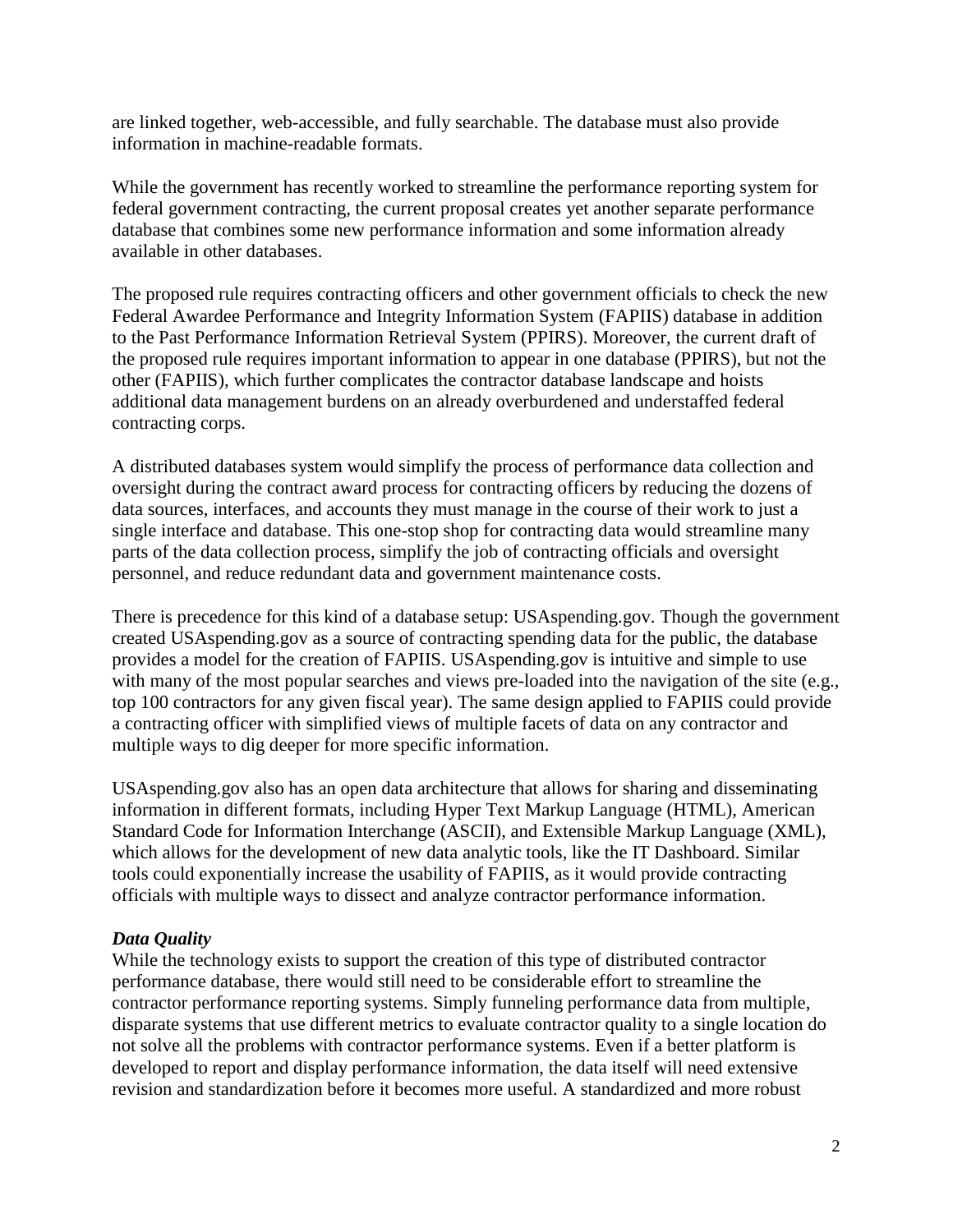contractor performance data collection system needs to be developed.

In 2005, the Office of Federal Procurement Policy lead an interagency group tasked with generating pertinent and timely performance information. The recommendations of this group included standardizing the different contracting ratings used by various agencies; requiring more meaningful past performance information, including terminations for default; developing a centralized questionnaire system for sharing government-wide; and possibly eliminating multiple systems that feed performance information into PPIRS.

Unfortunately, the recommendations of the OFPP interagency group have been adopted slowly, if at all, by the wider procurement community. We strongly urge that the OFPP interagency group recommendations are implemented as quickly as possible, particularly the proposal to create a centralized questionnaire for use across all of the federal government. This will help ensure more relevant and useable data is collected and also a greater use of that data by contracting officials.

A related and perhaps even larger problem will be to establish a reliable, publicly available unique identifier that can allow data from disparate databases to be easily combined and compared. The federal government currently contracts out the work of creating, assigning, and updating unique organizational identifiers to a private company called Dun and Bradstreet (D&B), which originally created the DUNS number system. The main service D&B provides is updating what they call "corporate family trees," or the relationships between parent companies and their subsidiaries. Because of acquisitions, mergers, and the sale of companies, these relationships are always in a state of flux.

Unfortunately, D&B restricts access to their corporate family tree information by redacting the parent company DUNS identifier currently used by the government, most prominently in USAspending.gov. Without open access to this identifier, it will be very difficult for a contracting official to combine information across separate contracting performance databases and match data about the same companies correctly on a continual basis.

As the government progresses to adopt new and emerging information technologies, including working to link disparate data systems together – particularly in contracting databases – there must be reliable, publicly available identifiers. It is essential to properly combining and interpreting contractor performance data from separate data systems in one place.

# *Scope of Database*

Another problem with the proposed rule creating FAPIIS is the ambiguity of the scope of contractors included in the database. The language in the authorizing legislation states the database should include any entity receiving a government contract, but because Congress wrote the provision creating the new performance database into a defense authorization bill, the proposed rule changes imply that the database would only cover contractors that receive a contract from the Department of Defense (DOD).

The proposed rule should clarify this point and in doing so, expand the scope of agencies covered by the FAPIIS to include all federal agencies. While the Defense Department is the largest contracting agency in the federal government, other large contracting agencies include the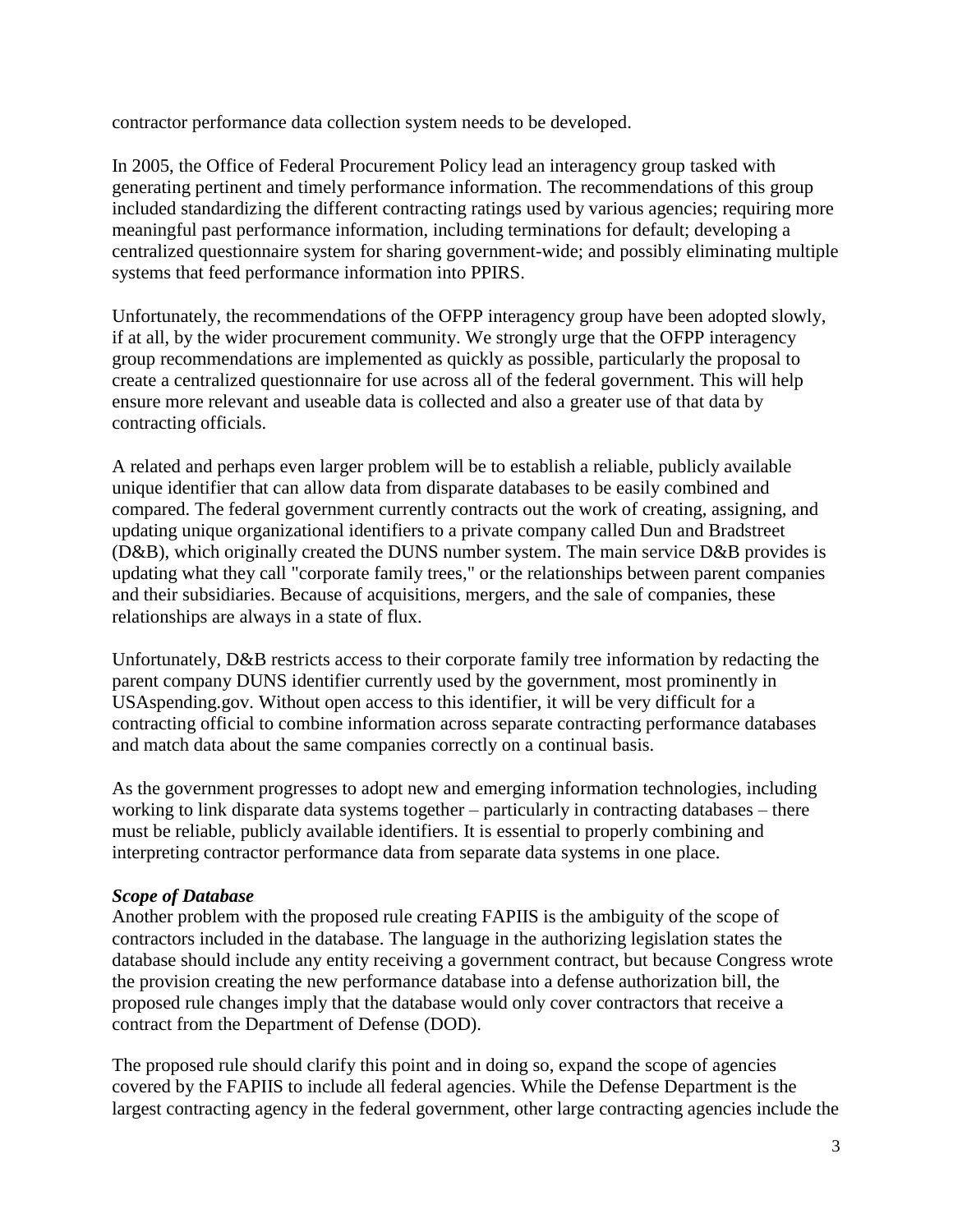Departments of Homeland Security and Energy, and the National Aeronautics and Space Administration. It is reasonable to believe that contracting officials within those other agencies would benefit from access to a database of information on misdeeds and poor performance by any contractor that receives a government contract. Therefore, the government needs to expand the database to require information on all contractors across the federal government.

In addition to expanding the scope of contractors, FAPIIS should be expanded to include additional data points included in the Strengthening Transparency and Accountability in Federal Spending (STAFS) Act of 2008, as introduced by then Sen. Obama and Sen. Coburn (along with Sen. Carper (D-DE) and Sen. McCain (R-AZ)). The language establishing FAPIIS requires many of the same types of performance data to be collected, including information about the quality of work performed over the past five years, data on federal audit disputes and resolutions, award terminations, and suspensions and debarments, and information about tax compliance.

However, the language of the law also makes one small change compared to the STAFS legislation, which requires contractors to report information on civil, criminal, and administrative actions only if they are settled with an admission of fault on the part of the contractor. This loophole allows for a host of pertinent information on contractor performance and behavior to slip past the very people who need to have access to it, simply by having a contractor resolve a case without acknowledgement of fault. This should be changed to ensure all civil, criminal, and administrative proceedings entered into at any level of government appear in the database. Additional information about the status of those proceedings would help contracting officers see the complete picture of contractor performance.

# *Support & Training of Procurement Personnel*

In order to ensure effective use of FAPIIS, the proposed rule must create a system for contracting officers to receive guidance on how to interpret a contractor's record of responsibility.

Although FAPIIS is supposed to represent a new tool in determining contractor responsibility, the regulations provide no guidance on how to evaluate whether a contractor demonstrates "a satisfactory record of integrity and business ethics." It is unrealistic to assume that contracting officers will have the time or ability to sift through millions of compliance records and develop their own system for making decisions about whether past violations are enough to find a contractor not responsible.

What's more, it is likely there will be no consistent standard for these determinations across the government and perhaps even within different contracts being handled by the same contracting officer. Because of these obstacles, the information in the new performance database may be ignored or only receive cursory consultation by contracting officers, instead of forming the basis of rigorous responsibility reviews.

Rather than simply offering a new source of raw compliance data, the draft rule should provide contracting officers meaningful analyses of contractors' responsibility records. It should do so by creating a centralized body that would provide analysis on prospective contractors' records of compliance and the severity of any non-compliance to contracting officers or other officials for use in making responsibility determinations and evaluating past performance.